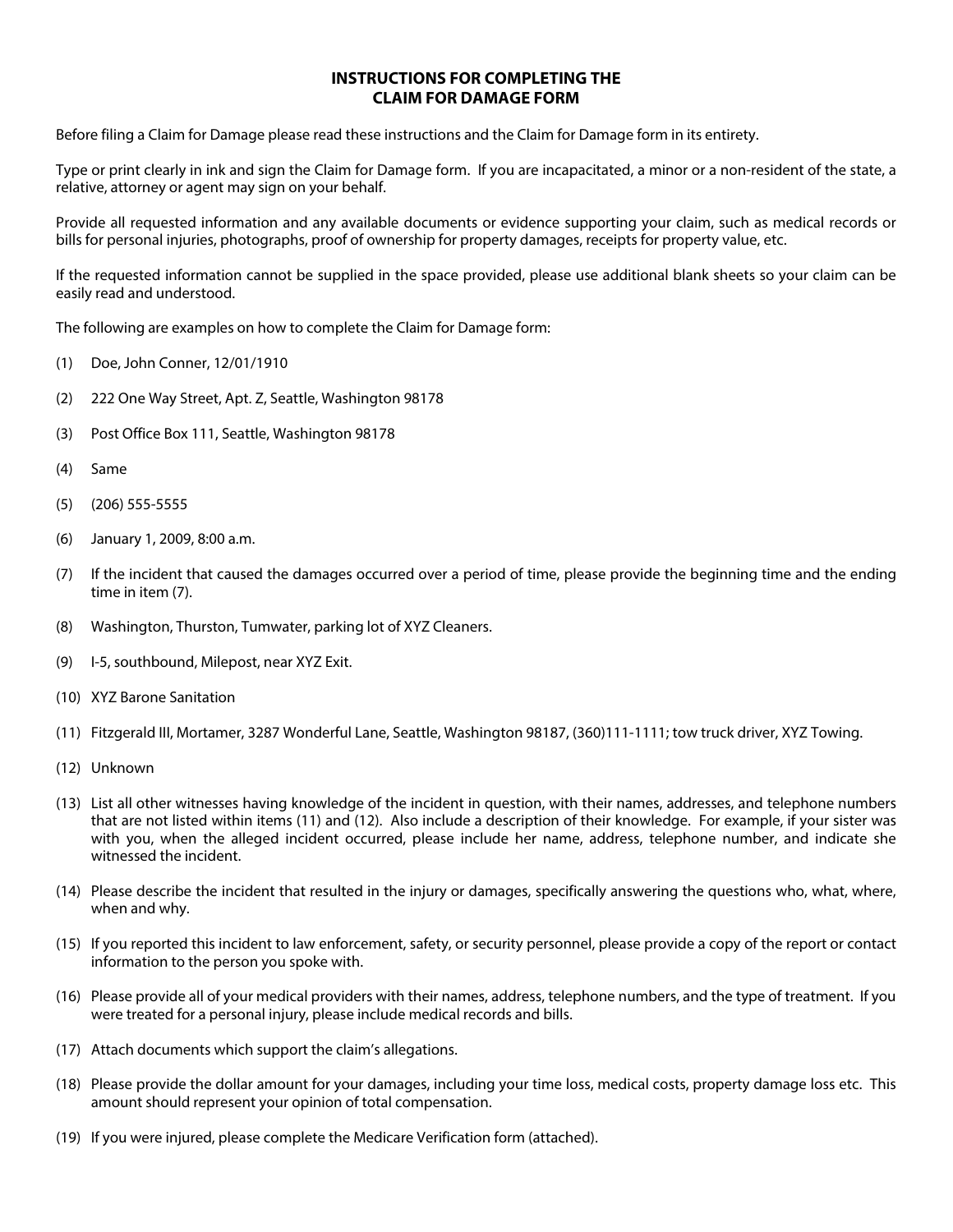l,  $\overline{\phantom{a}}$ 

l l

### **CLAIM FOR DAMAGE FORM**

Under penalty of law, Enduris intends to prosecute all false claims.

| (1) Claimant's Name:                                                                                                                                                                                                                                                                                                                                              | (Last Name)                                                    |                                      | (First) (Middle) | (Date of Birth: mm/dd/yyyy)                                                                                                                                                                                                    |
|-------------------------------------------------------------------------------------------------------------------------------------------------------------------------------------------------------------------------------------------------------------------------------------------------------------------------------------------------------------------|----------------------------------------------------------------|--------------------------------------|------------------|--------------------------------------------------------------------------------------------------------------------------------------------------------------------------------------------------------------------------------|
|                                                                                                                                                                                                                                                                                                                                                                   |                                                                |                                      |                  |                                                                                                                                                                                                                                |
|                                                                                                                                                                                                                                                                                                                                                                   |                                                                |                                      |                  |                                                                                                                                                                                                                                |
|                                                                                                                                                                                                                                                                                                                                                                   |                                                                |                                      |                  | (3) Mailing Address (if different): example and a series of the series of the series of the series of the series of the series of the series of the series of the series of the series of the series of the series of the seri |
| (4) Residential Address for Six Months Prior to the Date of the Incident (if different from current address):                                                                                                                                                                                                                                                     |                                                                |                                      |                  |                                                                                                                                                                                                                                |
|                                                                                                                                                                                                                                                                                                                                                                   |                                                                |                                      |                  |                                                                                                                                                                                                                                |
|                                                                                                                                                                                                                                                                                                                                                                   |                                                                |                                      |                  |                                                                                                                                                                                                                                |
| <b>INCIDENT INFORMATION</b>                                                                                                                                                                                                                                                                                                                                       |                                                                |                                      |                  |                                                                                                                                                                                                                                |
| (6) Date of Incident: $\frac{1}{(mm/dd/yyyy)}$ Time: $\frac{1}{(mm/dd/yyyy)}$                                                                                                                                                                                                                                                                                     |                                                                |                                      |                  |                                                                                                                                                                                                                                |
| (7) If the incident occurred over a period of time, date of first and last occurrences:<br>(mm/dd/yyyy)                                                                                                                                                                                                                                                           |                                                                |                                      |                  |                                                                                                                                                                                                                                |
| To: $\underbrace{\qquad \qquad \qquad}_{(mm/dd/yyyy)}$ Time: $\underbrace{\qquad \qquad}$ $\qquad \qquad$ $\qquad$ $\qquad$ $\qquad$ $\qquad$ $\qquad$ $\qquad$ $\qquad$ $\qquad$ $\qquad$ $\qquad$ $\qquad$ $\qquad$ $\qquad$ $\qquad$ $\qquad$ $\qquad$ $\qquad$ $\qquad$ $\qquad$ $\qquad$ $\qquad$ $\qquad$ $\qquad$ $\qquad$ $\qquad$ $\qquad$ $\qquad$ $\q$ |                                                                |                                      |                  |                                                                                                                                                                                                                                |
|                                                                                                                                                                                                                                                                                                                                                                   |                                                                |                                      |                  |                                                                                                                                                                                                                                |
|                                                                                                                                                                                                                                                                                                                                                                   | (state and county) (city if applicable) (place where occurred) |                                      |                  |                                                                                                                                                                                                                                |
| (9) If the incident occurred on a street or highway: ______________                                                                                                                                                                                                                                                                                               |                                                                |                                      |                  |                                                                                                                                                                                                                                |
|                                                                                                                                                                                                                                                                                                                                                                   |                                                                | (name of street/highway) (mile post) |                  | (at intersection with or<br>nearest intersecting street)                                                                                                                                                                       |
|                                                                                                                                                                                                                                                                                                                                                                   |                                                                |                                      |                  |                                                                                                                                                                                                                                |
| (11) Names, address, and telephone numbers of all persons involved in or witness to this incident:                                                                                                                                                                                                                                                                |                                                                |                                      |                  |                                                                                                                                                                                                                                |
|                                                                                                                                                                                                                                                                                                                                                                   |                                                                |                                      |                  |                                                                                                                                                                                                                                |
|                                                                                                                                                                                                                                                                                                                                                                   |                                                                |                                      |                  | (12) Name, addresses, and telephone numbers of all district or agency employee having knowledge about this incident:                                                                                                           |
|                                                                                                                                                                                                                                                                                                                                                                   |                                                                |                                      |                  |                                                                                                                                                                                                                                |

(14) Describe the cause of the injury or damages. Explain the extent of property loss or medical, physical or mental injuries. Attach additional sheets if necessary.

include a brief description as to the nature and extent of each person's knowledge. Attach additional sheets if necessary.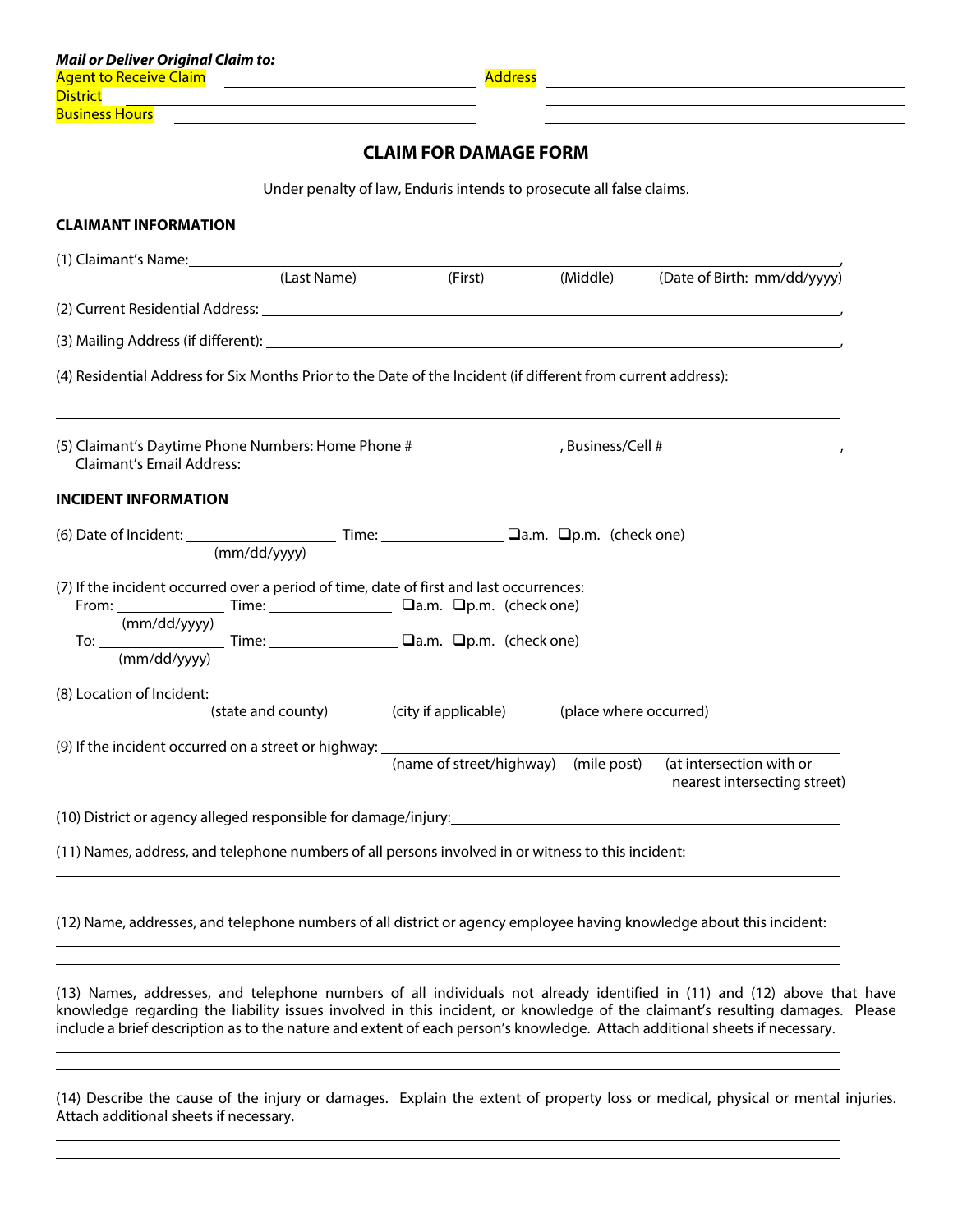#### Page 2 – Claim for Damage Form

l

l l

(15) Has this incident been reported to law enforcement, safety or security personnel? If so, when and to whom?

(16) Names, addresses and telephone numbers of treating medical providers. Attach copies of all medical reports and billings.

(17) Please attach documents which support the claim's allegations.

(18) I claim damages in the amount of \$

(19) If you are injured, are you a Medicare beneficiary?  $\Box$  Yes  $\Box$  No (check one) If Yes, please complete the Medicare Verification form.

| ** ADDITIONAL INFORMATION REQUIRED FOR AUTOMOBILE CLAIMS ONLY ** |        |                  |         |  |  |  |  |  |
|------------------------------------------------------------------|--------|------------------|---------|--|--|--|--|--|
| License Plate #                                                  |        | Driver License # |         |  |  |  |  |  |
| Type Auto:                                                       |        |                  |         |  |  |  |  |  |
|                                                                  | (year) | (make)           | (model) |  |  |  |  |  |
| <b>DRIVER:</b>                                                   |        | <b>OWNER:</b>    |         |  |  |  |  |  |
| Address:                                                         |        | Address:         |         |  |  |  |  |  |
| Phone #:                                                         |        | Phone #:         |         |  |  |  |  |  |
| <b>PASSENGERS:</b>                                               |        |                  |         |  |  |  |  |  |
| Name:                                                            |        | Name:            |         |  |  |  |  |  |
| Address:                                                         |        | Address:         |         |  |  |  |  |  |
|                                                                  |        |                  |         |  |  |  |  |  |
|                                                                  |        |                  |         |  |  |  |  |  |

The claimant must sign this claim form unless he or she is incapacitated, a minor, or a nonresident of the state, in which case it may be signed on behalf of the claimant by any relative, attorney, or agent representing the claimant.

I declare under penalty of perjury under the laws of the state of Washington that the foregoing is true and correct.

I, 1. 1. 1. **I** and the claimant for the above described; that I have read the above claim, know the contents thereof and believe the same to be true.

**X**

**X**

Signature of Claimant(s)

Subscribed and sworn to before me this  $\frac{1}{2}$  day of  $\frac{1}{2}$  , 20  $\frac{1}{2}$ .

NOTARY PUBLIC in and for the State of Washington

 $\overline{\phantom{a}}$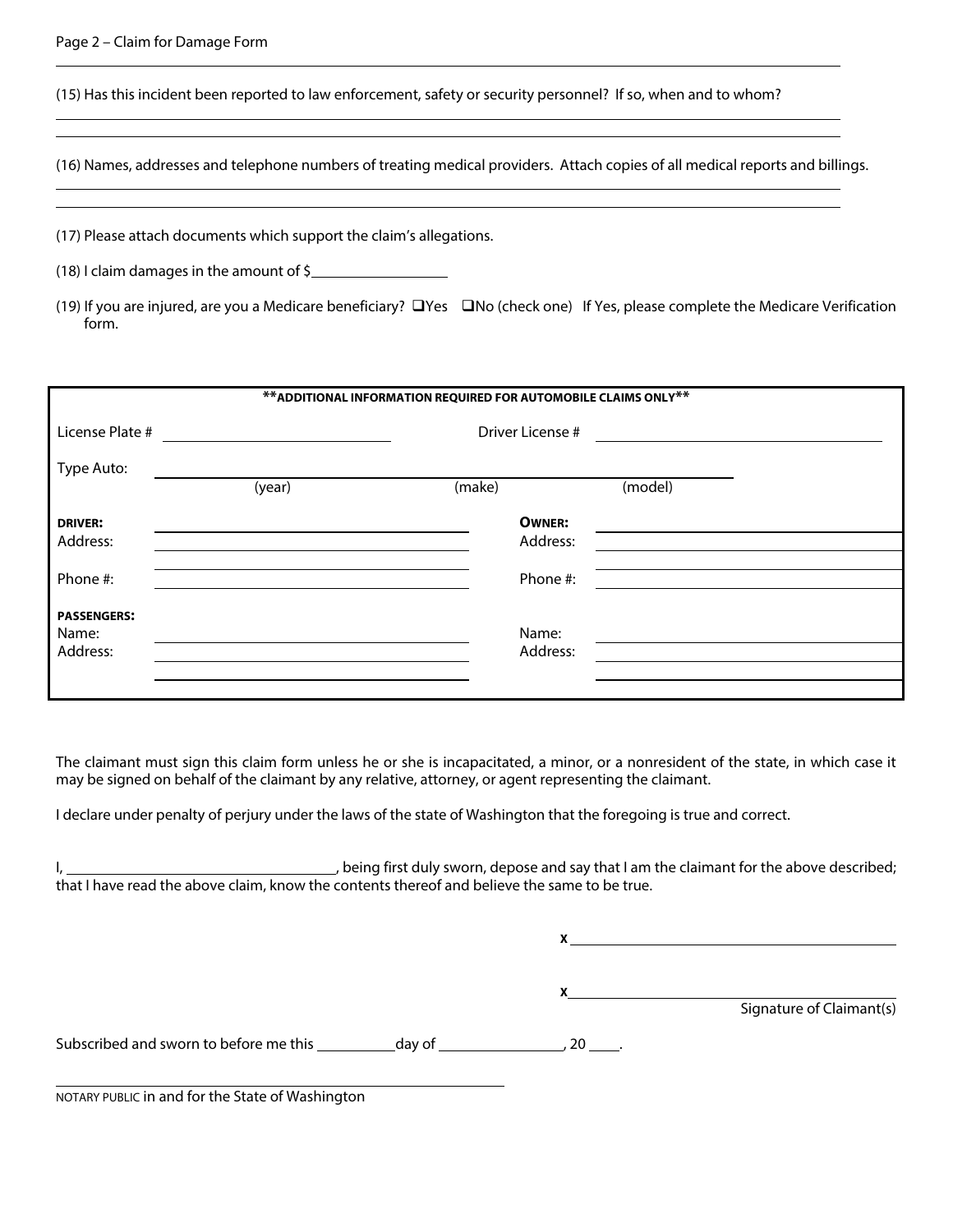The Centers for Medicare & Medicaid Services (CMS) is the federal agency that oversees the Medicare program. Many Medicare beneficiaries have other insurance in addition to their Medicare benefits. Sometimes, Medicare is supposed to pay after the other insurance. However, if certain other insurance delays payment, Medicare may make a "conditional payment" so as to not inconvenience the beneficiary, and then recover after the other insurance pays.

Section 111 of the Medicare, Medicaid and SCHIP Extension Act of 2007 (MMSEA), a federal law that became effective January 1, 2009, requires that liability insurers (including self-insurers), no-fault insurers, and workers' compensation plans report specific information about Medicare beneficiaries who have other insurance coverage. This reporting is to assist CMS and other insurance plans to properly coordinate payment of benefits among plans so that your claims are paid promptly and correctly.

We are asking you to answer the questions below so that we may comply with this law

## Please review this picture of the Medicare card to determine if you have, or have ever had, a similar Medicare card.



# Section <sup>I</sup>

| Are you presently, or have you ever been, enrolled in Medicare Part A or Part B?                    |  |  |                                |  |                   |  | $\Box$ No   |
|-----------------------------------------------------------------------------------------------------|--|--|--------------------------------|--|-------------------|--|-------------|
| If yes, please complete the following. If no, proceed to Section II.                                |  |  |                                |  |                   |  |             |
| Full Name: (Please print the name exactly as it appears on your SSN or Medicare card if available.) |  |  |                                |  |                   |  |             |
| <b>Medicare Number:</b>                                                                             |  |  | Date of Birth<br>(Mo/Day/Year) |  |                   |  |             |
| **Social Security Number:<br>(If Medicare Number is Unavailable)                                    |  |  |                                |  | $Sex \Box$ Female |  | $\Box$ Male |

\*\* Note: If you are uncomfortable with providing your full Social Security Number (SSN), you have the option to provide the last 5 digits of your SSN in the section above.